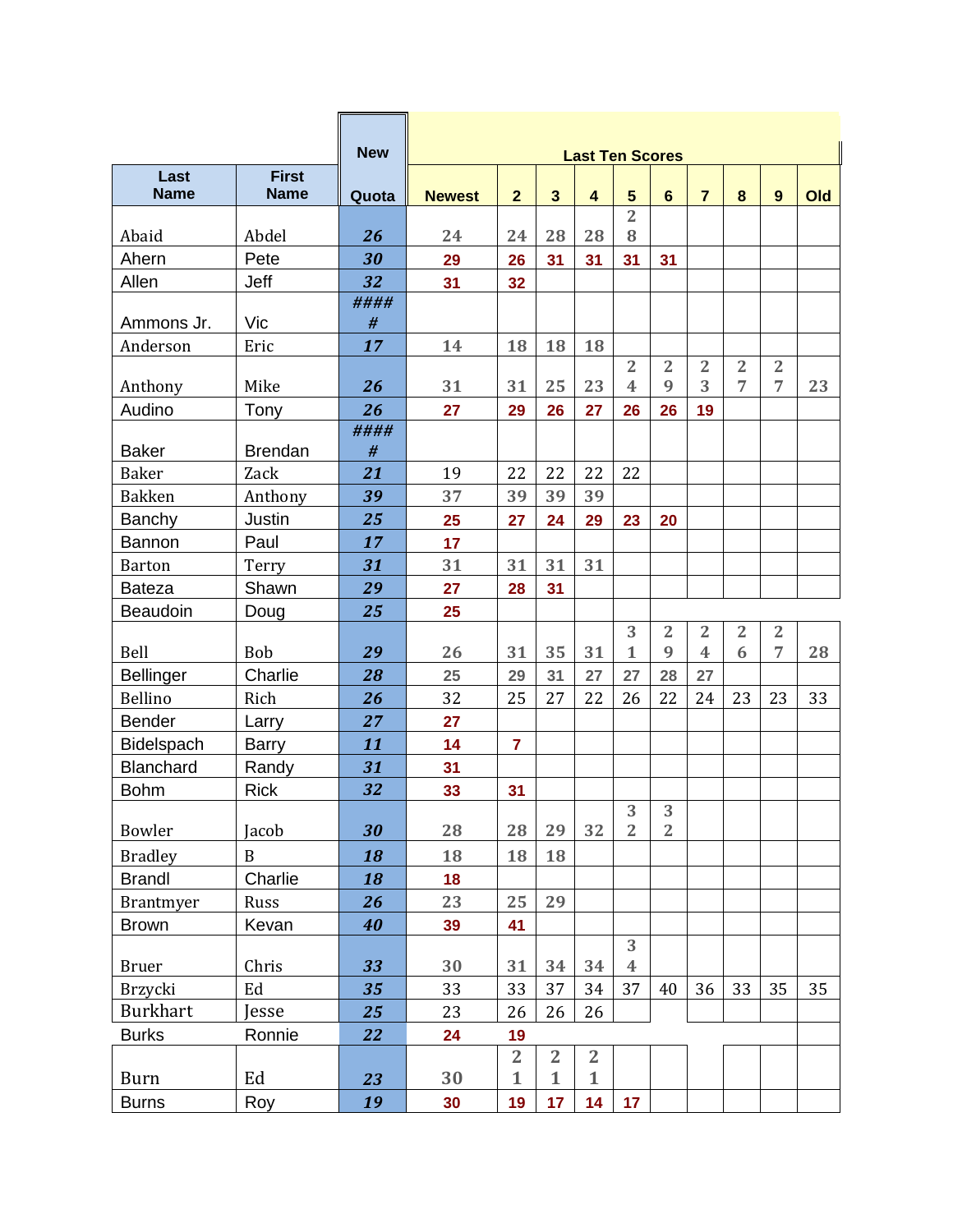| <b>Buttinghause</b> |             |                |                  |    |    |    |                     |                                  |                |                |                |    |
|---------------------|-------------|----------------|------------------|----|----|----|---------------------|----------------------------------|----------------|----------------|----------------|----|
| n                   | Remy        | 9              | $\boldsymbol{9}$ |    |    |    |                     |                                  |                |                |                |    |
| Callahan            | Tristan     | 25             | 22               | 32 | 24 | 22 | 32                  | 27                               | 19             | 24             | 19             | 25 |
|                     |             |                |                  |    |    |    | $\overline{2}$      | 3                                | 3              | $\overline{2}$ | $\overline{2}$ |    |
| Calnan              | Michael     | 28             | 25               | 26 | 29 | 26 | 7                   | 3                                | $\overline{2}$ | 6              | 8              | 27 |
| Cannata             | John        | 30             | 28               | 30 | 30 | 30 |                     |                                  |                |                |                |    |
| Capabianco          | Joe         | 33             | 38               | 32 | 36 | 35 | 3<br>1              | 3<br>1                           | 3<br>$\bf{0}$  | 3<br>$\bf{0}$  |                |    |
| Carriveau           | Dan         | 40             | 43               | 40 | 37 | 41 | 38                  | 35                               | 43             |                |                |    |
| Carson              | <b>Bob</b>  | 13             | 10               | 11 | 13 | 15 | 16                  | 14                               |                |                |                |    |
| Carter              | Jimmy       | 21             | 21               |    |    |    |                     |                                  |                |                |                |    |
| Carter              | Tom         | 6              | $6\phantom{a}$   |    |    |    |                     |                                  |                |                |                |    |
| Charity             | <b>Dick</b> | 25             | 25               | 25 |    |    |                     |                                  |                |                |                |    |
| Chissell            | Mike        | 35             | 32               | 36 | 36 | 36 |                     |                                  |                |                |                |    |
|                     |             |                |                  |    |    |    | 3                   | 3                                | 3              | 3              | 3              |    |
| Churchill           | Jim         | 34             | 31               | 36 | 31 | 34 | $\mathbf{1}$        | 9                                | 6              | $\mathbf{1}$   | 5              | 31 |
| Clayton             | Quinn       | 13             | 13               |    |    |    |                     |                                  |                |                |                |    |
|                     | Christophe  |                |                  |    |    |    |                     |                                  |                |                |                |    |
| Coates              | r           | 24             | 24               | 24 | 24 | 24 |                     |                                  |                |                |                |    |
| Cobb                | Mike        | 28             | 26               | 29 |    |    |                     |                                  |                |                |                |    |
|                     |             |                |                  |    |    |    | $\overline{2}$<br>5 | $\overline{2}$<br>$\overline{7}$ | $\overline{2}$ | 3              | $\overline{2}$ |    |
| Coe                 | Mike        | 29<br>####     | 26               | 28 | 35 | 30 |                     |                                  | 7              | $\bf{0}$       | 6              | 32 |
| Coggins             | Pierre      | #              |                  |    |    |    |                     |                                  |                |                |                |    |
| Conageski           | Mike        | 31             | 31               |    |    |    |                     |                                  |                |                |                |    |
| Confalone           | Don         | 27             | 25               | 28 | 28 | 28 |                     |                                  |                |                |                |    |
| Cooper              | Mark        | 33             | 30               | 31 | 34 | 34 | 34                  |                                  |                |                |                |    |
| Cooper              | George      | 27             | 28               | 27 | 26 | 32 | 26                  | 25                               |                |                |                |    |
| Cooper              | Josh        | 33             | 32               | 33 | 33 | 33 |                     |                                  |                |                |                |    |
| Cooper              | Mark        | 32             | 29               | 30 | 30 | 31 | 34                  | 34                               | 34             |                |                |    |
| Covell              | Dennis      | 28             | 30               | 32 | 32 | 25 | 25                  | 25                               |                |                |                |    |
| Cox                 | Larry       | 23             | 21               | 26 | 23 |    |                     |                                  |                |                |                |    |
| Cronk               | Robert      | 40             | 39               | 40 |    |    |                     |                                  |                |                |                |    |
| Curbello            | Henry       | 29             | 29               | 29 | 29 |    |                     |                                  |                |                |                |    |
| Curtis              | Lee         | 35             | 33               | 36 | 36 | 36 |                     |                                  |                |                |                |    |
| Delgado             | Ben         | 19             | 17               | 17 | 22 |    |                     |                                  |                |                |                |    |
| DeMagistris         | Ben         | 30             | 27               | 36 | 39 | 32 | 31                  | 24                               | 31             | 28             | 25             | 23 |
| Diaz                | Mike        | 16             | 15               | 16 |    |    |                     |                                  |                |                |                |    |
| <b>Dienes</b>       | <b>Bill</b> | 35             | 43               | 27 |    |    |                     |                                  |                |                |                |    |
| Dionne              | Mark        | 26             | 26               | 23 | 25 | 27 | 29                  | 24                               |                |                |                |    |
| Douglas             | Chris       | $\overline{7}$ | $\overline{7}$   |    |    |    |                     |                                  |                |                |                |    |
| Drew                | Trevor      | 16             | 16               |    |    |    |                     |                                  |                |                |                |    |
| Dubose              | Winston     | 29             | 29               |    |    |    |                     |                                  |                |                |                |    |
|                     |             |                |                  |    |    |    | 3                   | $\overline{2}$                   | 3              | $\overline{2}$ | 3              |    |
| Dupre               | Rene        | 30             | 27               | 27 | 32 | 33 | 5                   | 7                                | $\bf{0}$       | $\bf 8$        | 3              | 28 |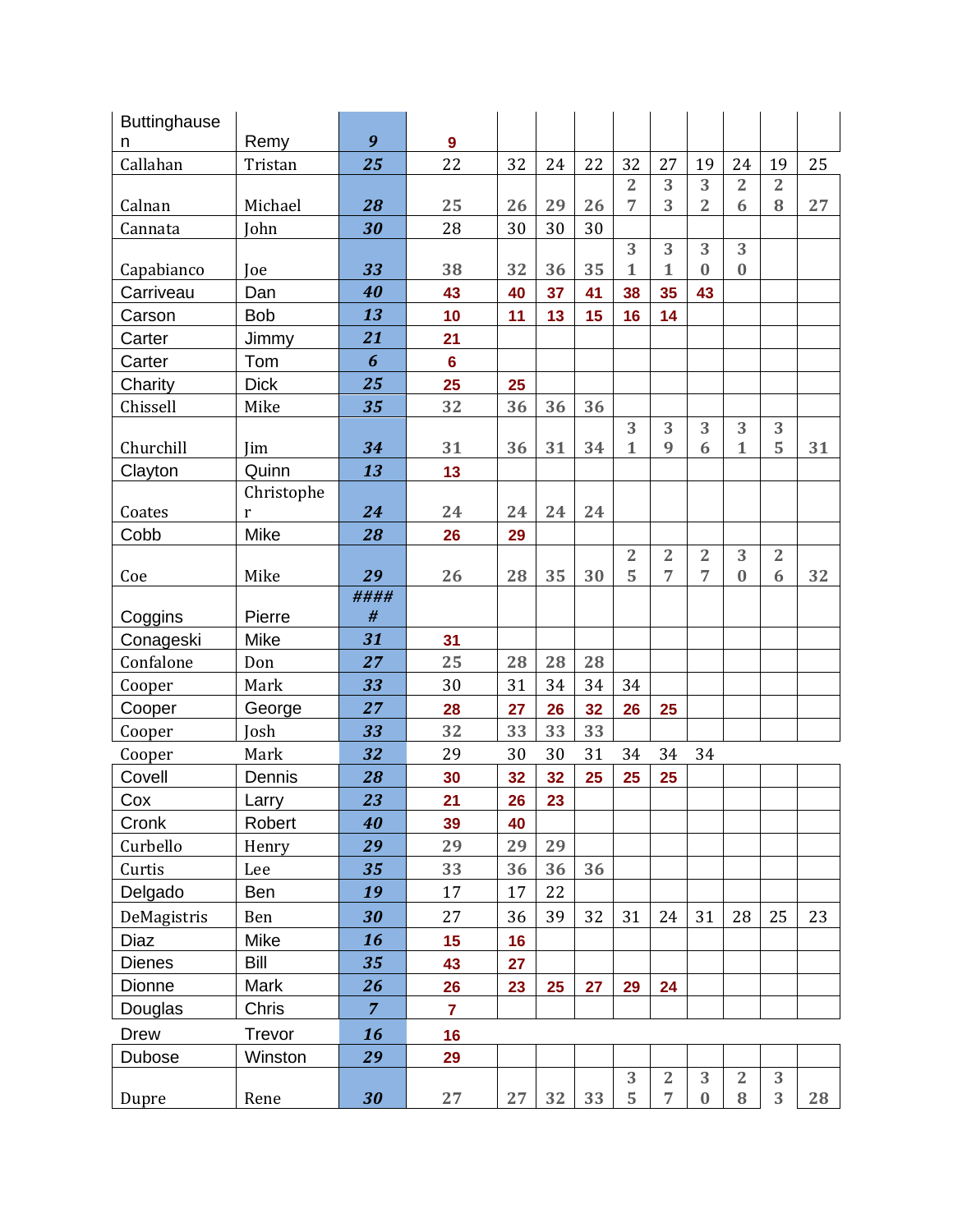| Dupre       | Rich         | 25 | 25 |    |    |    |                                |                     |                     |                         |                     |    |
|-------------|--------------|----|----|----|----|----|--------------------------------|---------------------|---------------------|-------------------------|---------------------|----|
|             |              |    |    |    |    |    | 3                              | 3                   | $\overline{2}$      | 3                       | $\overline{2}$      |    |
| Dupre       | Rene         | 30 | 27 | 27 | 27 | 32 | 3                              | 5                   | 7                   | $\bf{0}$                | 8                   | 33 |
| Dyer        | Robert       | 32 | 32 | 30 | 31 | 31 | 31                             | 41                  | 37                  | 29                      | 30                  | 30 |
| Eckstein    | Chris        | 28 | 25 | 31 | 26 | 26 | $\overline{2}$<br>7            | $\overline{2}$<br>9 | $\overline{2}$<br>7 | $\overline{2}$<br>7     | $\overline{2}$<br>7 | 30 |
|             |              |    |    |    |    |    | $\overline{2}$                 | $\overline{3}$      | $\overline{3}$      | $\overline{3}$          | $\overline{3}$      |    |
| Edwards     | Jeff         | 31 | 28 | 33 | 28 | 28 | 9                              | 3                   | 0                   | $\mathbf{1}$            | $\bf{0}$            | 35 |
| Erdmann     | Ron          | 31 | 29 | 32 | 32 | 32 |                                |                     |                     |                         |                     |    |
| Eskew       | Chad         | 28 | 37 | 33 | 24 | 24 | 25                             | 25                  | 28                  | 31                      |                     |    |
| Fendley     | <b>Rick</b>  | 14 | 11 | 12 | 17 | 14 | 17                             | 11                  |                     |                         |                     |    |
|             |              |    |    |    |    |    | $\mathbf{1}$                   | $\mathbf{1}$        | $\mathbf 1$         | $\mathbf{1}$            | $\overline{2}$      |    |
| Fillmer     | Gary         | 15 | 12 | 16 | 13 | 13 | $\overline{\mathbf{4}}$        | 7                   | 8                   | 3                       | $\bf{0}$            | 18 |
| Fisaro      | Lou          | 25 | 23 | 26 | 26 | 26 |                                |                     |                     |                         |                     |    |
| Fox         | Mike         | 40 | 39 | 40 | 40 | 40 |                                |                     |                     |                         |                     |    |
| Fustaino    | Sam          | 29 | 27 | 30 | 30 | 30 |                                |                     |                     |                         |                     |    |
| Galluccio   | Joe          | 33 | 30 | 30 | 30 | 37 | 31                             | 30                  | 32                  | 31                      | 38                  | 37 |
| Gambino     | Benny        | 25 | 25 |    |    |    |                                |                     |                     |                         |                     |    |
|             |              |    |    |    |    |    | $\mathbf{1}$                   | $\overline{2}$      | $\overline{2}$      | $\overline{2}$          |                     |    |
| Gaskin      | Sean         | 18 | 17 | 20 | 16 | 16 | 7                              | $\bf{0}$            | $\bf{0}$            | $\bf{0}$                |                     |    |
|             |              |    |    | 24 | 14 | 16 | $\mathbf{1}$<br>$\overline{4}$ | $\mathbf{1}$<br>5   | $\mathbf 1$<br>5    | $\mathbf{1}$<br>6       | $\mathbf{1}$<br>9   |    |
| Gass        | Jamie        | 17 | 14 |    |    | 22 |                                |                     |                     |                         |                     | 19 |
| Gefers      | Melissa      | 25 | 28 | 25 | 24 |    | 25                             | 28                  | 26                  | 22                      | 22                  | 27 |
| Gentile     | Sam          | 13 | 13 |    |    |    |                                |                     |                     |                         |                     |    |
| Godfrey     | <b>Scott</b> | 13 | 14 | 11 |    |    |                                |                     |                     |                         |                     |    |
| Green       | Glen         | 25 | 24 | 23 | 26 | 26 | 26                             |                     |                     |                         |                     |    |
| Grey        | Austin       | 44 | 42 | 45 | 45 | 45 |                                |                     |                     |                         |                     |    |
| Griffin     | Danny        | 29 | 28 | 30 | 30 |    |                                |                     |                     |                         |                     |    |
| Grishaw     | Bill         | 30 | 30 |    |    |    |                                |                     |                     |                         |                     |    |
| Hamilton    | Kevin        | 17 | 17 |    |    |    |                                |                     |                     |                         |                     |    |
| Hancock     | Ken          | 19 | 21 | 21 | 17 | 17 | $\overline{2}$                 | $\overline{2}$      | 2                   | $\overline{2}$          | $\overline{2}$      |    |
| Harper      | Chris        | 27 | 24 | 32 | 26 | 23 | $\overline{7}$                 | 9                   | 3                   | $\overline{\mathbf{4}}$ | 9                   | 28 |
| Harris      | David        | 28 | 25 | 30 |    |    |                                |                     |                     |                         |                     |    |
|             |              |    |    |    |    |    | $\overline{2}$                 | 3                   | 3                   | $\overline{2}$          | $\overline{2}$      |    |
| Harrison    | John         | 30 | 35 | 27 | 28 | 30 | 9                              | $\mathbf{1}$        | 6                   | 9                       | 9                   | 29 |
| Harrison    | Tolmand      | 16 | 16 |    |    |    |                                |                     |                     |                         |                     |    |
| Heath       | Jack         | 13 | 11 | 14 |    |    |                                |                     |                     |                         |                     |    |
| Hendricks   | Kevin        | 27 | 25 | 30 | 31 | 25 | 26                             | 28                  | 23                  | 24                      | 30                  | 30 |
| Hillman     | Pete         | 20 | 20 |    |    |    |                                |                     |                     |                         |                     |    |
| Himelspaugh | Walter       | 41 | 41 |    |    |    |                                |                     |                     |                         |                     |    |
| Himmanen    | Hank         | 31 | 29 | 29 | 32 | 32 | 32                             |                     |                     |                         |                     |    |
| Hinchy      | Chris        | 33 | 33 | 33 |    |    |                                |                     |                     |                         |                     |    |
| Hopper      | Robert       | 41 | 43 | 42 | 39 | 44 | 40                             | 42                  | 43                  | 37                      | 38                  | 39 |
| Horner      | Don          | 30 | 31 | 28 | 30 | 29 | 29                             | 29                  | 33                  |                         |                     |    |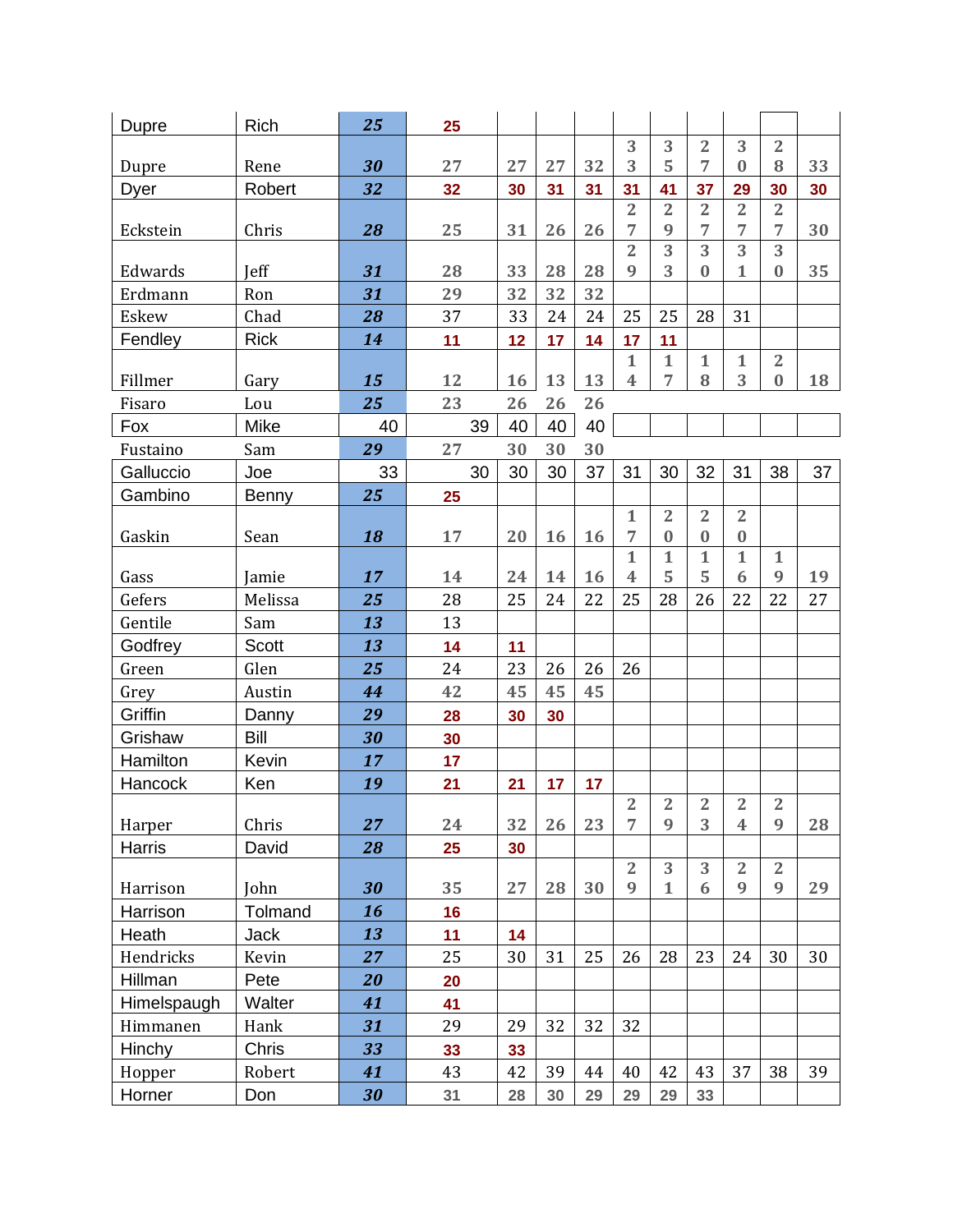| Hramika      | Patrick       | 25 | 25 |    |    |    |                            |                          |                            |                                  |                                  |    |
|--------------|---------------|----|----|----|----|----|----------------------------|--------------------------|----------------------------|----------------------------------|----------------------------------|----|
| Hume         | Tim           | 42 | 40 | 42 | 42 | 42 |                            |                          |                            |                                  |                                  |    |
| Hunt         | Michael       | 10 | 10 |    |    |    |                            |                          |                            |                                  |                                  |    |
| Ibrahin      | Samir         | 32 | 30 | 33 | 32 | 33 | 31                         | 35                       | 30                         | 31                               | 33                               | 34 |
| Isabella     | Craig         | 22 | 20 | 20 | 20 | 28 | 20                         | 21                       | 27                         |                                  |                                  |    |
| Isabella     | <b>Travis</b> | 29 | 29 | 31 | 32 | 27 | 27                         | 28                       | 26                         |                                  |                                  |    |
|              |               |    |    |    |    |    | 4                          | 3                        | 3                          | $\overline{\mathbf{4}}$          | 3                                |    |
| Jackson      | Kiel          | 37 | 38 | 34 | 33 | 37 | $\mathbf{1}$               | $\overline{\mathbf{4}}$  | 5                          | $\mathbf{1}$                     | 6                                | 39 |
| Jeffers      | Gary          | 30 | 32 | 29 | 29 | 29 |                            |                          |                            |                                  |                                  |    |
| Jenny        | Randy         | 30 | 30 | 30 | 30 |    |                            |                          |                            |                                  |                                  |    |
|              |               |    |    |    |    |    | $\overline{2}$             |                          |                            |                                  |                                  |    |
| Johnes       | Thomas        | 20 | 27 | 18 | 17 | 18 | $\overline{2}$             |                          |                            |                                  |                                  |    |
|              |               | 19 | 17 | 17 | 20 | 20 | $\overline{2}$<br>$\bf{0}$ | $\mathbf{2}$<br>$\bf{0}$ | $\overline{2}$<br>$\bf{0}$ | $\mathbf{2}$<br>$\bf{0}$         | 20                               | 20 |
| Johnson      | James         |    |    |    |    |    | $\mathbf{1}$               | $\mathbf{1}$             | $\mathbf{1}$               | $\overline{2}$                   | $\overline{2}$                   |    |
| Johnston     | Scott         | 21 | 24 | 23 | 26 | 17 | 8                          | 8                        | 8                          | 6                                | $\overline{2}$                   | 18 |
| <b>Jones</b> | Bob           | 33 | 39 | 36 | 39 | 34 | 36                         | 31                       | 28                         | 28                               | 28                               | 29 |
|              |               |    |    |    |    |    | 1                          |                          |                            |                                  |                                  |    |
| Joyce        | Tony          | 17 | 14 | 15 | 18 | 18 | 8                          |                          |                            |                                  |                                  |    |
| Kalathakis   | <b>Dimos</b>  | 33 | 30 | 33 | 33 | 33 | 33                         | 33                       |                            |                                  |                                  |    |
| Karantonis   | John          | 30 | 27 | 37 | 27 | 27 | 28                         | 32                       | 29                         | 32                               | 29                               | 30 |
| Kazery       | George        | 26 | 23 | 26 | 26 | 26 | 26                         | 26                       |                            |                                  |                                  |    |
| Klein        | Tyler         | 17 | 15 | 17 | 16 | 17 | 19                         | 20                       |                            |                                  |                                  |    |
|              |               |    |    |    |    |    |                            |                          |                            |                                  |                                  |    |
| Klitzke      | Mark          | 41 | 49 | 43 | 45 | 36 | 44                         | 40                       | 39                         | 35                               |                                  |    |
| Knight       | Jim           | 41 | 47 | 41 | 37 | 38 |                            |                          |                            |                                  |                                  |    |
| Kopsell      | Jon           | 42 | 44 | 40 | 40 | 41 | 44                         | 42                       | 42                         | 42                               | 42                               | 42 |
| Koskos       | Alex          | 40 | 40 | 40 | 40 |    |                            |                          |                            |                                  |                                  |    |
| Krenenzer    | Cy            | 23 | 21 | 21 | 22 | 25 | 25                         | 25                       |                            |                                  |                                  |    |
| Kuyrkendala  | Austin        | 28 | 28 | 25 | 26 | 26 | 29                         | 26                       | 34                         | 25                               | 28                               | 30 |
| LaClair      | Phil          | 13 | 13 |    |    |    |                            |                          |                            |                                  |                                  |    |
|              |               |    |    |    |    |    | 3                          | $\overline{2}$           | $\sqrt{2}$                 | 3                                | 3                                |    |
| Lang         | Joey          | 31 | 34 | 29 | 29 | 33 | $\overline{2}$             | $\overline{7}$           | $\bf 8$                    | 5                                | $\pmb{0}$                        | 28 |
| Larson       | Larry         | 26 | 24 | 28 |    |    |                            |                          |                            |                                  |                                  |    |
| Levesque     | Job           | 38 | 42 | 46 | 45 | 33 | 37                         | 40                       | 40                         | 31                               | 36                               | 30 |
|              |               |    |    |    |    |    | $\mathbf{1}$               | $\mathbf{1}$             |                            |                                  |                                  |    |
| Lisi         | Richard       | 18 | 30 | 19 | 15 | 12 | $\overline{\mathbf{4}}$    | 5                        |                            |                                  |                                  |    |
| MacDonald    | <b>Bruce</b>  | 25 | 25 | 30 | 26 | 28 | 21                         | 22                       |                            |                                  |                                  |    |
|              |               |    |    |    |    |    | $\overline{2}$             | $\overline{2}$           | $\overline{2}$             | $\overline{2}$                   | 3                                |    |
| Mancini      | Matt          | 28 | 26 | 35 | 28 | 26 | 6                          | 5                        | 7                          | 6                                | $\overline{2}$                   | 33 |
| Marston      | Gus           | 16 | 16 |    |    |    |                            |                          |                            |                                  |                                  |    |
| Martin       | John          | 29 | 27 | 30 | 30 | 30 |                            |                          |                            |                                  |                                  |    |
| Mason        | Rich          | 21 | 19 | 22 | 22 | 22 | $\overline{2}$             | $\overline{2}$           | $\overline{2}$             | 3                                | 3                                |    |
| McAfee       | Darrel        | 29 | 31 | 29 | 26 | 27 | 7                          | 8                        | 8                          | $\mathbf{1}$                     | $\mathbf{1}$                     | 31 |
|              |               |    | 30 | 24 | 25 | 31 | $\overline{2}$<br>9        | $\overline{2}$<br>6      | $\overline{2}$<br>7        | $\overline{2}$<br>$\overline{7}$ | $\overline{2}$<br>$\overline{7}$ |    |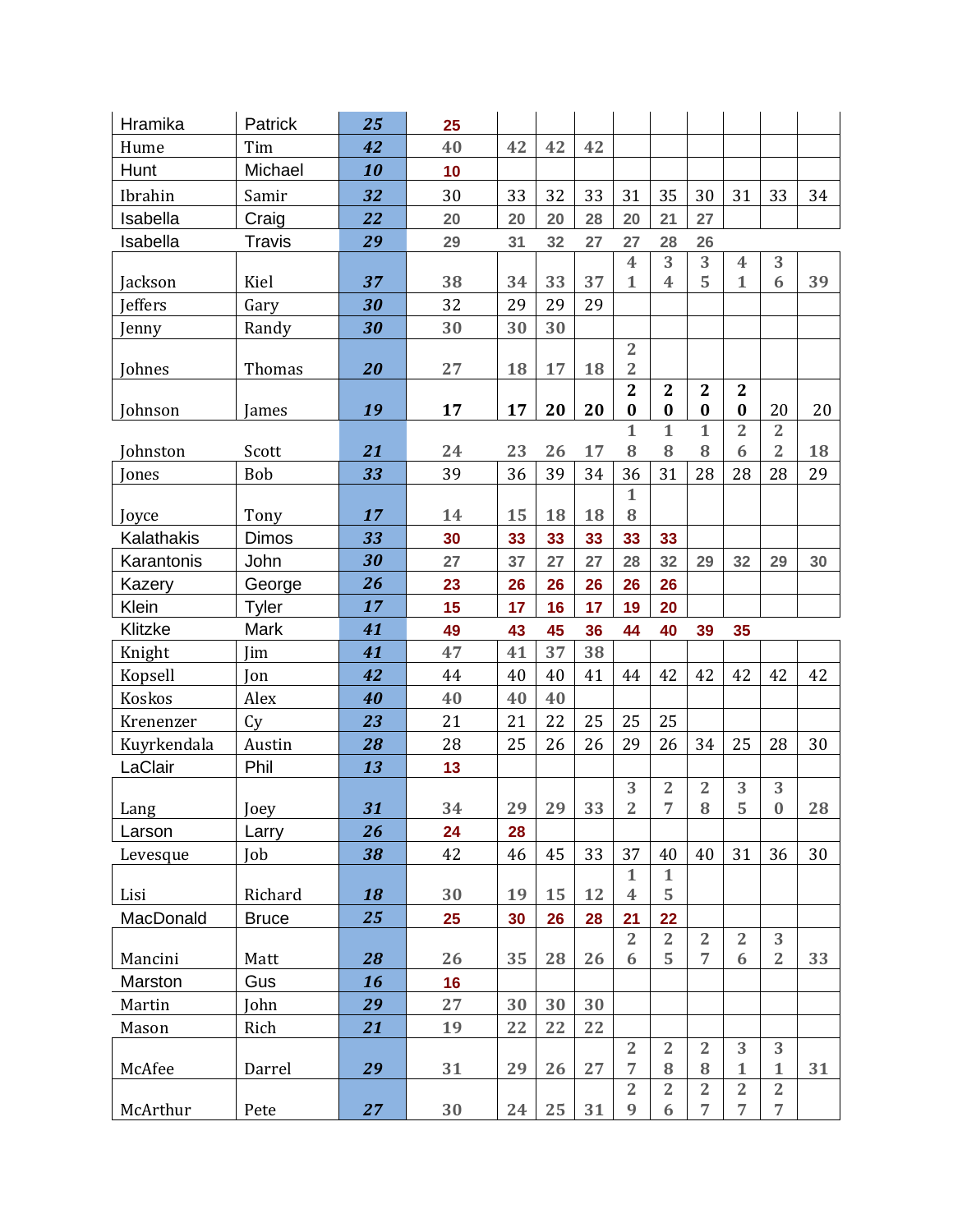| <b>McCarty</b>   | J.D.                 | 19        | 19 |    |    |    |                     |                         |                |                     |                         |    |
|------------------|----------------------|-----------|----|----|----|----|---------------------|-------------------------|----------------|---------------------|-------------------------|----|
| <b>McCarty</b>   | Jerome               | 30        | 30 |    |    |    |                     |                         |                |                     |                         |    |
| McCarty          | <b>JD</b>            | 23        | 26 | 23 | 22 | 22 | 22                  |                         |                |                     |                         |    |
| McGlynn          | Drew                 | 36        | 36 |    |    |    |                     |                         |                |                     |                         |    |
|                  |                      |           |    |    |    |    | 3                   | $\overline{2}$          | $\overline{2}$ | $\overline{2}$      | $\overline{2}$          |    |
| McGrady          | John                 | 25        | 22 | 25 | 22 | 23 | $\overline{2}$      | 3                       | $\overline{2}$ | $\overline{2}$      | $\overline{\mathbf{4}}$ | 31 |
| McKnight         | Jim                  | 35        | 33 | 36 | 36 | 36 |                     |                         |                |                     |                         |    |
| McMahon          | <b>Rich</b>          | 25        | 25 |    |    |    |                     |                         |                |                     |                         |    |
| McManamon        | Sean                 | 39        | 37 | 40 | 40 | 40 |                     |                         |                |                     |                         |    |
|                  |                      |           |    |    |    |    | 4                   | 3                       | 3              | 3                   | 3                       |    |
| McRee            | Gerald               | 36        | 33 | 33 | 34 | 40 | $\overline{2}$      | 6                       | 3              | 5                   | 5                       | 38 |
| <b>Mestaukas</b> | Ken                  | 24        | 22 | 23 | 24 | 29 | 22                  | 23                      |                |                     |                         |    |
| Meyer            | <b>Steve</b>         | ####<br># |    |    |    |    |                     |                         |                |                     |                         |    |
| Miller           | Garrett              | 23        | 21 | 24 |    |    |                     |                         |                |                     |                         |    |
| <b>Miller</b>    | Jim                  | 23        | 23 |    |    |    |                     |                         |                |                     |                         |    |
| <b>Mills</b>     | Joe                  | 23        | 26 | 21 | 22 | 23 | 23                  | 24                      |                |                     |                         |    |
| Misiasz          | John                 | 27        | 27 |    |    |    |                     |                         |                |                     |                         |    |
| Moody            | Rocky                | 21        | 23 | 19 | 20 |    |                     |                         |                |                     |                         |    |
| Morgan           | Grant                | 29        | 26 | 29 | 27 | 31 | 26                  | 32                      | 30             | 29                  | 29                      | 29 |
| Morton           | Ray                  | 27        | 43 | 26 | 24 | 22 | 27                  | 21                      | 23             | 26                  | 31                      | 28 |
| Mosier           | Ted                  | 35        | 33 | 36 | 36 | 36 |                     |                         |                |                     |                         |    |
| Murphy           | Conner               | 13        | 17 | 11 | 11 | 12 | 12                  | 11                      | 15             | 13                  | 13                      | 14 |
| Mya-San          | Albert               | 40        | 38 | 41 | 41 | 41 |                     |                         |                |                     |                         |    |
|                  |                      |           |    |    |    |    | $\overline{2}$      | $\overline{2}$          | $\overline{2}$ | $\overline{2}$      | $\overline{\mathbf{4}}$ |    |
| Nelson           | Mark                 | 29        | 27 | 28 | 26 | 38 | 8                   | 5                       | 6              | 6                   | $\bf{0}$                | 25 |
| Ortega           | Carolos              | 25        | 25 |    |    |    |                     |                         |                |                     |                         |    |
| Padova           | Andy                 | 38        | 36 | 47 | 41 | 39 | 39                  | 31                      | 39             | 38                  | 38                      | 36 |
| Parks            | Shelby               | 33        | 31 | 34 | 34 | 34 |                     |                         |                |                     |                         |    |
| Partlo           | Roger                | 28        | 29 | 28 | 28 | 28 |                     |                         |                |                     |                         |    |
|                  |                      |           |    |    |    |    | 3                   |                         |                |                     |                         |    |
| Pease            | Paul                 | 32        | 34 | 32 | 32 | 32 | 2                   |                         |                |                     |                         |    |
| Pecore           |                      | 32        | 33 | 30 | 33 | 29 | $\overline{2}$<br>9 | $\overline{2}$<br>9     | 3<br>6         | $\overline{2}$<br>9 | 3<br>5                  | 38 |
| Pecore           | Gary<br><b>Brian</b> | 19        | 16 | 18 | 19 | 20 | 23                  | 20                      | 17             | 18                  |                         |    |
| Perslicka        | Rick                 | 26        | 24 | 31 | 23 | 24 | 25                  | 24                      | 25             | 25                  | 35                      | 24 |
|                  |                      |           |    |    |    |    |                     |                         |                |                     |                         |    |
| Peterson         | Jeff                 | 21        | 21 |    |    |    | 3                   | 4                       | 4              | $\overline{4}$      | 5                       |    |
| Phillips         | Mike                 | 40        | 40 | 36 | 36 | 41 | $\overline{7}$      | $\bf{0}$                | $\bf{0}$       | 3                   | $\bf{0}$                | 33 |
| Phillips         | <b>Bob</b>           | 30        | 31 | 28 | 35 | 30 | 31                  | 25                      |                |                     |                         |    |
| Piemonte         | Ryan                 | 24        | 24 |    |    |    |                     |                         |                |                     |                         |    |
|                  |                      |           |    |    |    |    | $\overline{2}$      | $\overline{2}$          | $\overline{2}$ | $\overline{2}$      | $\mathbf{1}$            |    |
| Pitts            | Steve                | 23        | 20 | 22 | 24 | 20 | $\mathbf{1}$        | $\overline{\mathbf{4}}$ | 8              | 7                   | $\overline{7}$          |    |
| Poe              | Charlie              | 15        | 15 |    |    |    |                     |                         |                |                     |                         |    |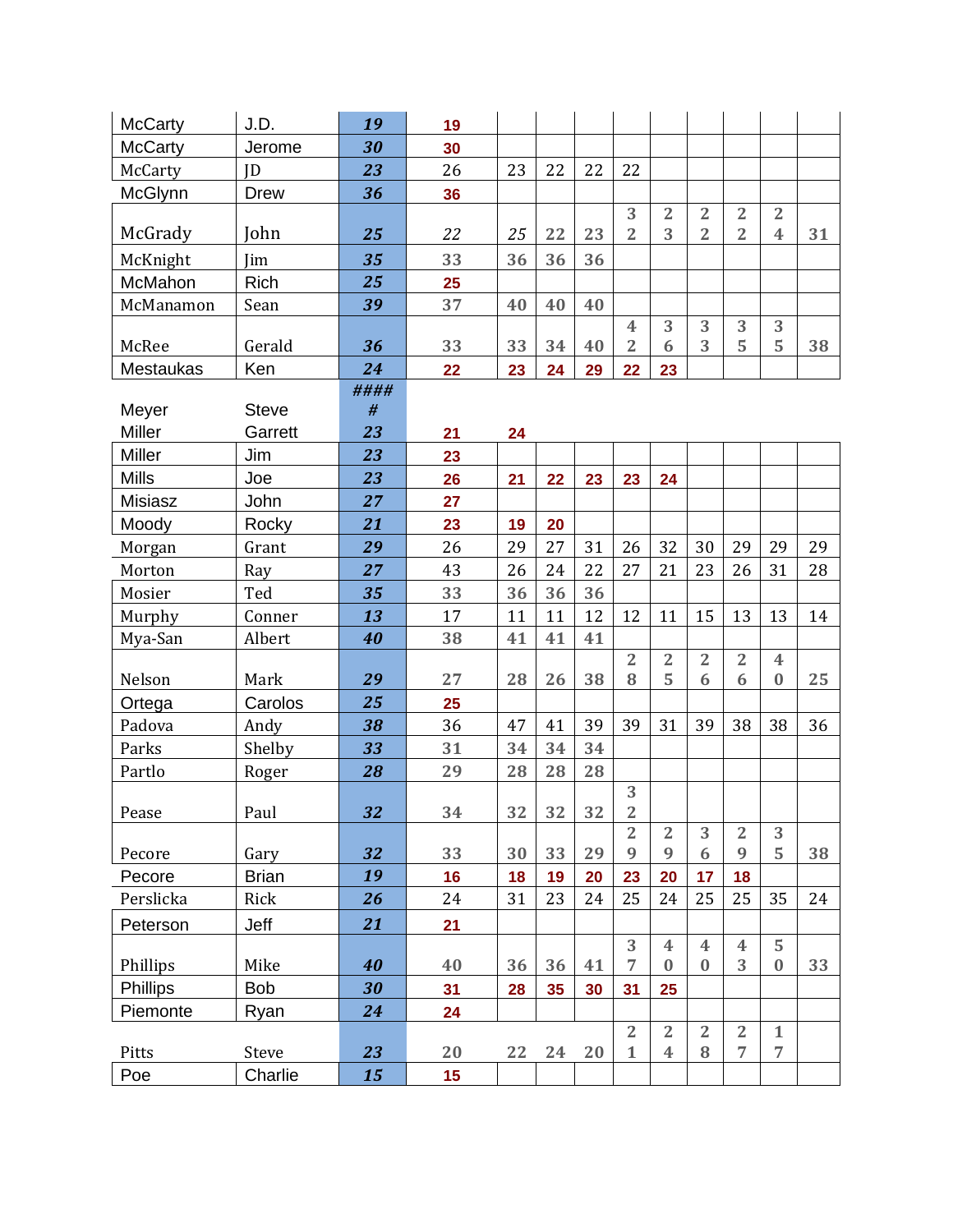|                 |              |      |    |                |    |    | 3                                | 3                    | 3                 | 3                 | 3                       |    |
|-----------------|--------------|------|----|----------------|----|----|----------------------------------|----------------------|-------------------|-------------------|-------------------------|----|
| Powers          | Rick         | 37   | 35 | 36             | 36 | 37 | 7                                | 7                    | 7                 | $\overline{7}$    | 8                       | 40 |
| Price           | Rich         | 15   | 15 |                |    |    |                                  |                      |                   |                   |                         |    |
|                 |              | #### |    |                |    |    |                                  |                      |                   |                   |                         |    |
| Prince          | <b>Brian</b> | $\#$ |    |                |    |    |                                  |                      |                   |                   |                         |    |
| Priolo          | Sam          | 23   | 23 |                |    |    |                                  |                      |                   |                   |                         |    |
| Proulx          | <b>Rick</b>  | 20   | 20 |                |    |    |                                  |                      |                   |                   |                         |    |
|                 |              |      |    | 3              | 3  |    |                                  |                      |                   |                   |                         |    |
| Renda           | Joe          | 39   | 39 | 9              | 9  | 39 |                                  |                      |                   |                   |                         |    |
| <b>Richards</b> | Ryan         | 28   | 25 | 36             | 30 | 24 | 24                               | 25                   | 28                | 28                |                         |    |
| Rish            | Anthony      | 20   | 17 | 18             | 18 | 19 | $\overline{2}$<br>$\overline{4}$ | $\overline{2}$<br>6  | $\mathbf{1}$<br>8 | $\mathbf{1}$<br>8 | $\mathbf{1}$<br>8       | 24 |
| <b>Roberts</b>  | George       | 22   | 20 | 23             | 28 | 19 | 24                               | 19                   |                   |                   |                         |    |
| Rose            | Dick         | 32   | 36 | 30             | 30 | 30 |                                  |                      |                   |                   |                         |    |
| Ruggieoro       | John         | 27   | 25 | 28             | 28 | 28 |                                  |                      |                   |                   |                         |    |
| Rush            | Mike         | 9    | 9  | $\overline{7}$ | 9  | 11 |                                  |                      |                   |                   |                         |    |
| Sans            | Robert       | 24   | 24 | 24             | 24 | 24 |                                  |                      |                   |                   |                         |    |
| Sayer           | Mike         | 21   | 21 |                |    |    |                                  |                      |                   |                   |                         |    |
|                 |              |      |    |                |    |    | 1                                | $\mathbf{1}$         | $\mathbf 1$       | $\mathbf 1$       | $\mathbf{1}$            |    |
| Scallon         | Matt         | 16   | 13 | 14             | 20 | 17 | 9                                | 6                    | 8                 | 8                 | $\mathbf{1}$            | 17 |
| Schmidt         | Jay          | 19   | 19 |                |    |    |                                  |                      |                   |                   |                         |    |
| Schmidt         | Kevin        | 21   | 21 |                |    |    |                                  |                      |                   |                   |                         |    |
| Schwartz        | Mike         | 15   | 15 |                |    |    |                                  |                      |                   |                   |                         |    |
|                 |              |      |    |                |    |    | $\overline{2}$                   | $\mathbf{1}$         | $\overline{2}$    | $\overline{2}$    | $\overline{2}$          |    |
| Sellner         | Robert       | 22   | 18 | 22             | 23 | 18 | $\overline{2}$                   | 9                    | 4                 | 5                 | $\overline{\mathbf{4}}$ | 20 |
| Sharp           | Damien       | 14   | 14 |                |    |    |                                  |                      |                   |                   |                         |    |
| <b>Sheets</b>   | <b>Brad</b>  | 36   | 43 | 36             | 40 | 32 | 27                               | 35                   |                   |                   |                         |    |
| Sherman         | Jeff         | 38   | 36 | 36             | 40 | 40 | 40                               |                      |                   |                   |                         |    |
| Slusher         | Greg         | 36   | 34 | 34             | 35 | 35 | 45                               | 37                   | 35                | 35                | 36                      | 36 |
|                 |              |      |    |                |    |    | $\overline{2}$                   |                      |                   |                   |                         |    |
| Smith           | Dave         | 26   | 24 | 24             | 28 | 28 | $\bf 8$                          |                      |                   |                   |                         |    |
| Smith           | <b>Rick</b>  | 23   | 28 | 27             | 18 | 24 | 20<br>$\overline{2}$             | 18<br>$\overline{2}$ | 3                 | $\mathbf{1}$      | $\mathbf{1}$            |    |
| Sopel           | Richard      | 23   | 20 | 26             | 20 | 24 | 3                                | 7                    | $\mathbf{1}$      | ${\bf 8}$         | 3                       | 24 |
| Stanger         | Keith        | 24   | 26 | 25             | 22 | 23 |                                  |                      |                   |                   |                         |    |
| <b>Stevens</b>  | Jim          | 29   | 34 | 29             | 23 | 30 |                                  |                      |                   |                   |                         |    |
| Sutton          | Luke         | 31   | 31 | 31             |    |    |                                  |                      |                   |                   |                         |    |
| Tarquinto       | Jeff         | 26   | 23 | 26             | 26 | 26 | 26                               | 26                   |                   |                   |                         |    |
| Tee             | Mike         | 33   | 33 | 33             | 33 |    |                                  |                      |                   |                   |                         |    |
| Thorton         | Chris        | 24   | 22 | 25             | 25 | 25 |                                  |                      |                   |                   |                         |    |
| Thorton         | Joe          | 29   | 27 | 30             | 30 | 30 |                                  |                      |                   |                   |                         |    |
|                 |              |      |    |                |    |    | 3                                |                      |                   |                   |                         |    |
| Timmons         | Earl         | 32   | 29 | 30             | 35 | 32 | $\overline{2}$                   |                      |                   |                   |                         |    |
| Triscari        | Joe          | 28   | 26 | 29             |    |    |                                  |                      |                   |                   |                         |    |
| Tuttle          | Timothy      | 21   | 18 | 19             | 19 | 19 | 20                               | 24                   | 21                | 23                | 23                      | 26 |